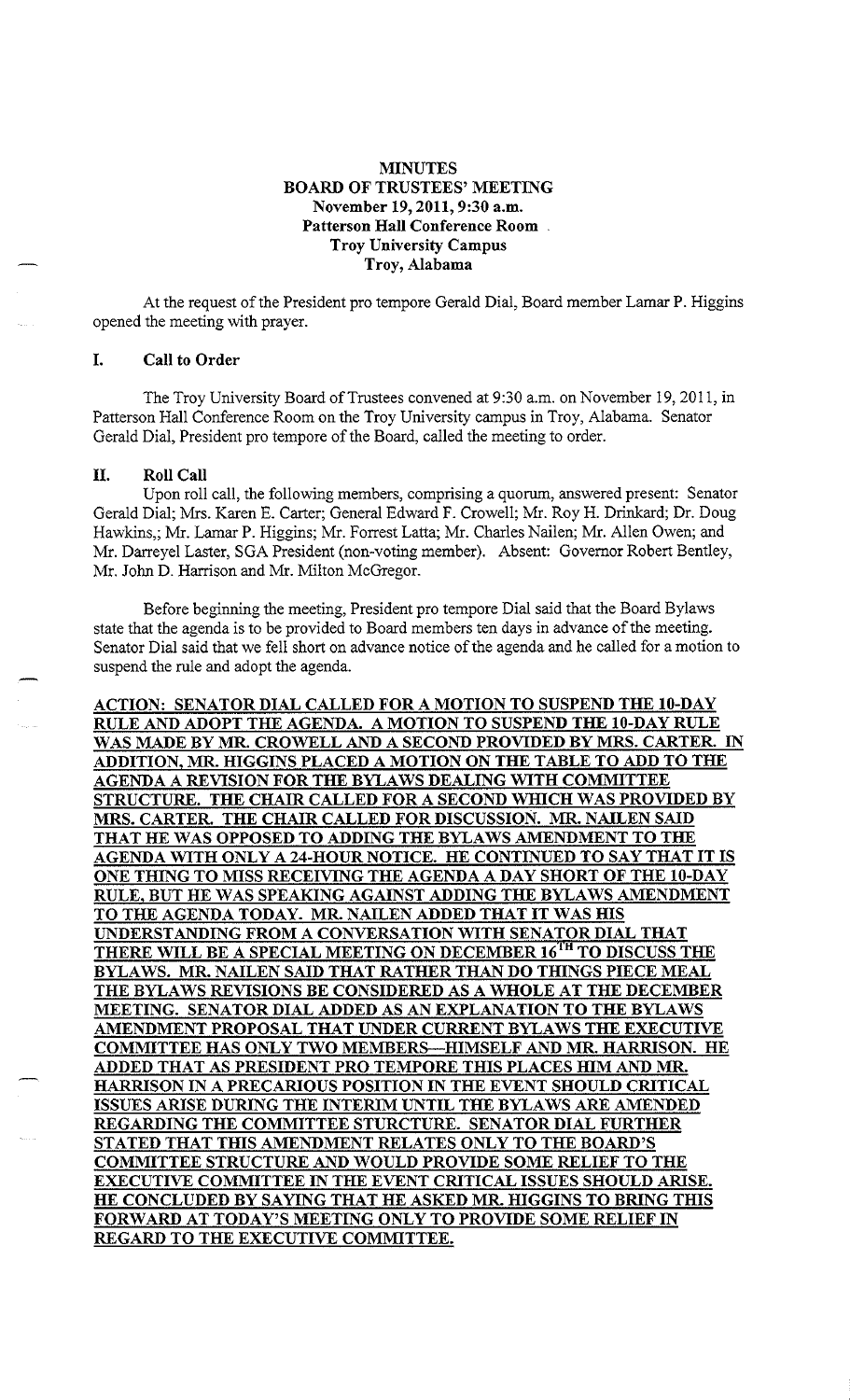MR HIGGINS CONTINUED BY FIRST APOLOGIZING TO THE BOARD BECAUSE THIS IS NOT HOW THE BOARD GENERALLY DOES BUSINESS. HE ADDED THAT THE BYLAWS COMMITTEE HAS BEEN MEETING ON BYLAWS REVISIONS AS A WHOLE AND WHAT IS BEFORE THE BOARD TODAY IS THE AGREED TO LANGUAGE THAT RELATES ONLY TO THE COMMITTEE STRUCTURE. HE CONCLUDED BY SAYING THAT HE IS ASKING THE BOARD TO CONSIDER THIS AMENDMENT TODAY. MR. NAILEN ADDED THAT THE BOARD HAS BEEN OPERATING IN THE SAME WAY SINCE JULY AND WE ARE ONLY TALKING ABOUT ANOTHER FOUR WEEK PERIOD WHEN THE BOARD CAN CONSIDER THE BYLAWS AS A WHOLE.

# **WITH NO FURTHER DISCUSSION, THE CHAIR CALLED FOR THE QUESTION. A VOTE WAS TAKEN AND THE MOTION TO SUSPEND THE AGENDA IN REGARD TO THE 10-DAY PERIOD AND THE MOTION TO ADD THE BYLAWS AMENDMENT TO THE AGENDA PASSED ON VOICE VOTE. THERE WAS A VOTE OF NO TO THE MOTION FROM MR. NAILEN IN REGARD TO ADDING THE BYLAWS AMENDMENT TO THE AGENDA.**

### III. **Approval of Minutes (July 22, 2011)**

A draft copy of the July 22, 2011, minutes was provided electronically to Board members prior to the meeting. There being no additions or corrections, Senator Dial called for a motion to approve the minutes as presented.

# **ACTION: THERE BEING NO REVISIONS MRS. CARTER MADE A MOTION TO APPROVE THE MINUTES AS PRESENTED FOR THE JULY 22, 2011, MEETING. A SECOND TO THE MOTION WAS MADE BY MR. HIGGINS. HAVING RECEIVED A MOTION AND SECOND, THE MINUTES WERE APPROVED AS PRESENTED.**

## **IV. Chancellor's Report**

Chancellor Hawkins thanked the members of the staff and everyone for joining the meeting today and said following the meeting Patterson Hall will be dedicated in honor of Dr. Douglas C. Patterson.

The Chancellor gave the following update.

The Chancellor reminded everyone of the University's motto *"Educate The mind to think, the heart to act, and the bodv to feel"* which was coined in 1887. He outlined the agenda items before the Board today. Dr. Hawkins shared several validations that reflect the good work of the faculty, staff and students which included the(!) recognition by the Princeton Review, recognition as one of the top providers for the military, received accreditation for the Geomatics programs and for Athletic Training, and the Chancellor shared that the University is third most popular Alabama university in student applicants, international students, and car tag sales.

An enrollment report was given showing a comparison from 2005 to present and enrollment for 2005 was at 5,834 for fall compared to  $7,778$  in the fall of 2011. Dr. Hawkins added that with the economic downturn we are facing some challenges and he pointed to four key factors we are dealing with which includes(!) Southern Association of Colleges and Schools (SACS) review resulted in reduced course offerings and elimination of cohorts, (2) proration, economy and college affordability. Result: delayed college decision, opting for affordable community colleges, (3) increased competition--especially in Distance Learning. Result: Troy market share impacted as for-profits and in-state universities ramp up, and (4) increased admission standards. Things the university is doing to overcome these challenges include increasing online academic programs, simplify webpage access, increase marketing and promotion, and coordinate recruitment efforts across the system.

The Chancellor continued by saying that the University will be offering new undergraduate programs as follows: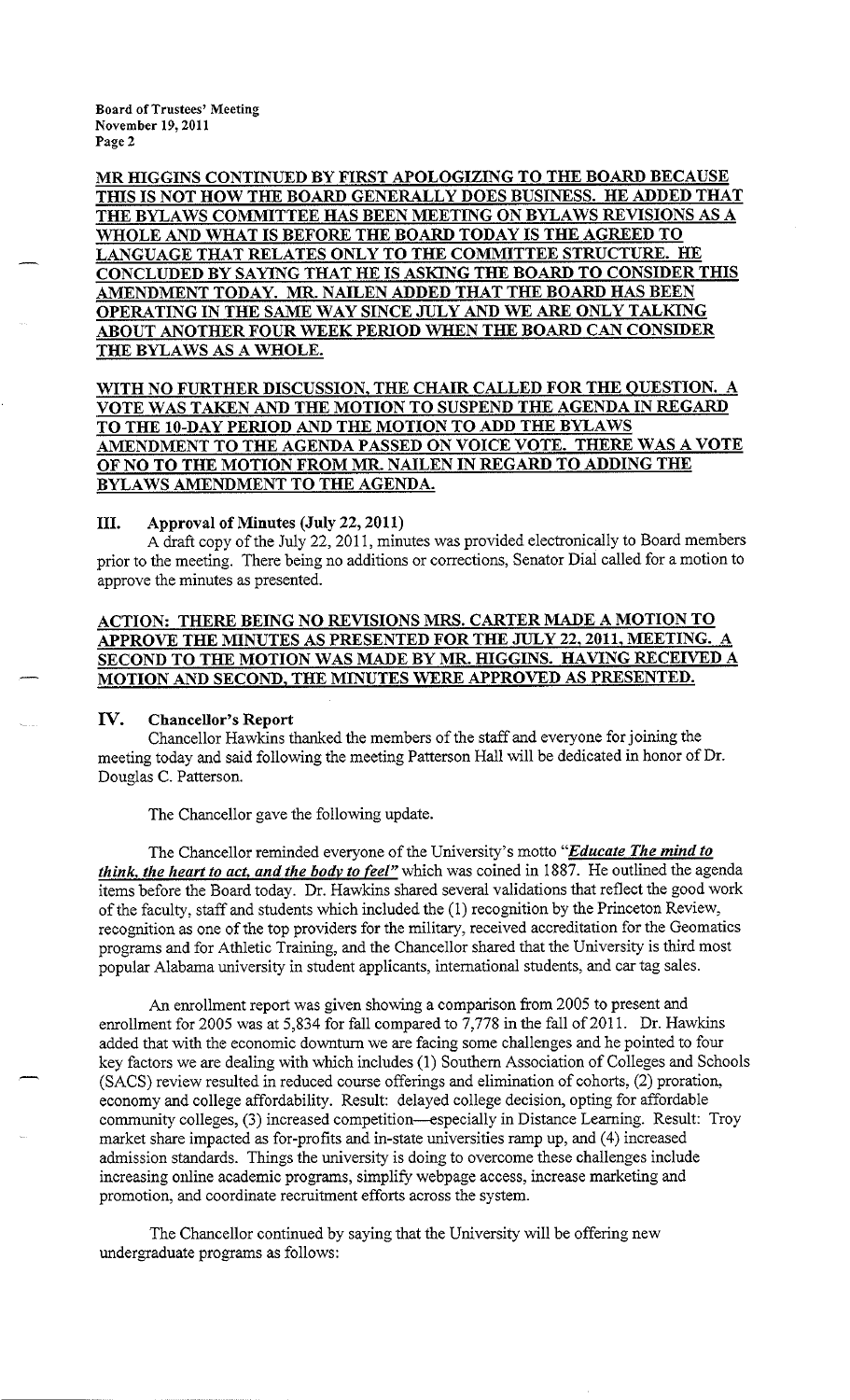- Bachelor of Science (BS) & Bachelor of Arts (BA) in Anthropology
- Bachelor of Fine Arts (BFA) in Dance
- Bachelor of Science in Health Education
- BA/BS Liberal Studies
- BA/BS Sociology
- BA Spanish
- Computer Science Cybersecurity
- Public History Concentration (new addition to BA/BS History)

New graduate program offering will include:

- Education Specialist (Ed.S) Instructional Leadership
- Master of Science (MS) Adult Education
- MS Second Language Acquisition
- Masters in Accountancy
- MS in Strategic Communication
- International Master of Business Administration (MBA)
- MS in Management

A report was given on our international students and 60 countries are represented. The top country represented is China. It was noted that there are 6,340 foreign students in Alabama with a net contribution to the state economy at \$129M. Troy University enrolls 883 international students.

An update was given on the Sponsored Programs area and Dr. Hawkins shared that several Troy University students went on an expedition to Israel, the Ashkelon Dig, which is in partnership with Harvard University, Wheaton College and Boston College. In regard to the Gulf of Mexico Research Initiative, BP funded initial grants for Drs. Stephen Landers and Kewel Yu totaling \$73,147. Dr. Hawkins advised that we have a Fulbright Scholar, Sergey Belyi, going to the Ukraine. Other grants received included US Department of Education (\$98,750), ADECA grant for bulletproof vests (\$3,125) and campus perimeter cameras (\$28,423), Choctawhatchee, Pea, and Yellow River Watershed Management Authority (\$15,000).

The Chancellor shared an update on the Trojan Dining facility, adding that sales have increased approximately 20% since the new facility opening—up from \$2M to \$2.4M.

In regard to the Newman Center resolution the Board will consider today, the Chancellor shared architect renderings with the Board. The Newman Center will be located on Collegedale diagonally across from the Trojan Dining Facility. The Newman Center will be operated in partnership with the Catholic Church and at the end of debt cycle the ownership will reverse to the University. The inter-denominational facility will house approximately 376 students.

Dr. Hawkins said that the TROY Sports Hall of Fame has received 51 nominees and the first induction ceremony will be in August 2012.

Dates to remember, as reported by the Chancellor follow:

## **2011**

Dec. 16 - Commencement with Mrs. Karen Carter as speaker

and as mentioned earlier in the meeting there will be a special called Board meeting

**2012** 

Feb. 11 - Manuel H. Johnson Center for Political Economy

Feb.  $11 - 125$ <sup>th</sup> Birthday Gala

Feb. 23-24- Joint Board/Foundation Retreat

Feb. 24- Worldwide Birthday Celebration

March 3-6 - Sun Belt Basketball Tournament

March 26-30 - Alabama-China Week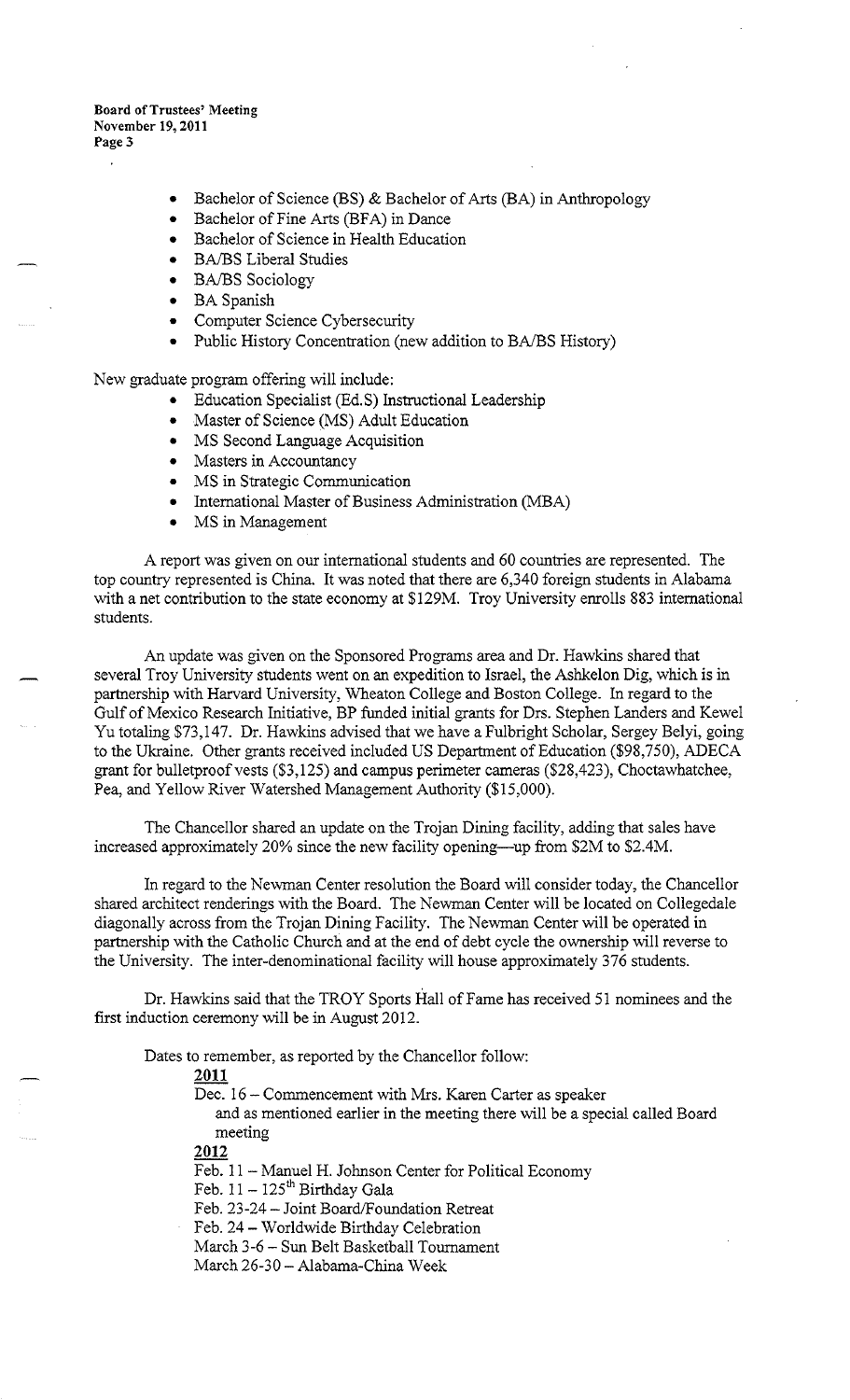> March 30 - Confucius Institution Dedication March 30- Spring Reunion/Scrimmage April 16 - Honors Convocation May 11 - Spring Commencement & Board of Trustees Meeting

# **V. President Pro-tern Report**

Senator Dial thanked the Chancellor for a great report and added that to hear everything the leadership has going on at the University is exciting. Senator Dial said he looks forward to the upcoming events as reported by the Chancellor. He added that the trip to the Naval Academy was outstanding with the exception of the score of the football game. He encouraged anyone who has the opportunity to visit the Academy to do so. Everyone was encouraged to be involved in the University's  $125<sup>th</sup>$  birthday celebration.

Senator Dial continued his comments about the Bylaws Amendment which had been added to the agenda by a vote today. He called upon Mr. Higgins to report on the Bylaws Amendment.

The floor was opened for discussion. Mr. Higgins briefed the Board on the amendment saying that it had been vetted unofficially through the Bylaws Sub-Committee-Trustees Carter, Latta and himself-and he added that what they are attempting to do with the Bylaws is to look at how we operate under the present document, and put everything in a methodical order so that new Board members would easily understand their responsibilities, would see what a committee's objectives would be, and would be clear on duties and responsibilities of Board members. What has been done is replace the existing four standing committee structure with six standing committees. Mr. Higgins added that some objectives have been added to the proposed six so that they know the realm in which they operate. Mr. Higgins then moved for adoption of the proposal Bylaws amendment.

**ACTION: MR. HIGGINS MOVED THAT THE BOARD ADOPT THE PROPOSED AMENDMENT TO THE BYLAWS AS IT RELATES TO STANDING COMMITTEE STRUCTURE. DISCUSISON: MR. DRINKARD INQUIRED WHETHER THE DEVELOPMENT COMMITTEE WOULD BE A STANDING COMMITTEE. MR. HIGGINS RESPONDED THAT THE DEVELOPMENT COMMITTEE WILL BE A SUB-COMMITTEE OF THE LONG-RANGE PLANNING COMMITTEE. THERE BEING NO FURTHER DISCUSSION, THE CHAIR CALLED FOR A SECOND TO THE MOTION. WITH A SECOND PROVIDED BY MR. NAILEN, THE MOTION PASSED.** 

For recording purposes, the following reflects the committee structure approved as reflected above:

**Section 1. Executive Committee:** The President Pro Tem, the Vice President Pro Tem and two additional members of the Board appointed by the President Pro Tern shall constitute the Executive Committee. During intervals between meetings of the Board, and subject to limitation as required by law and specifically imposed by the Board, the Executive Committee may make recommendations to the Chancellor and/or the Board in matters regarding legal, personnel (excluding matters involving the Chancellor or revising bylaws) and financial matters necessary for the betterment and advancement of the University.

*Section 2. Finance Committee:* The Finance Committee shall review all financial and budget matters, review financial policies, recommend the issuance of bonds, review audits, recommend the sell or acquisition or transfer of property and make general recommendations to maintain the financial solvency of the University.

*Section 3. Academic Affairs Committee:* The Academic Affairs Committee shall review and make recommendations for curricula, courses of study, program and degree offerings, program viability, faculty personnel policies, accreditation and the recommendation of honorary degrees. The Committee shall insure that the quality of all academic offerings at Troy University meet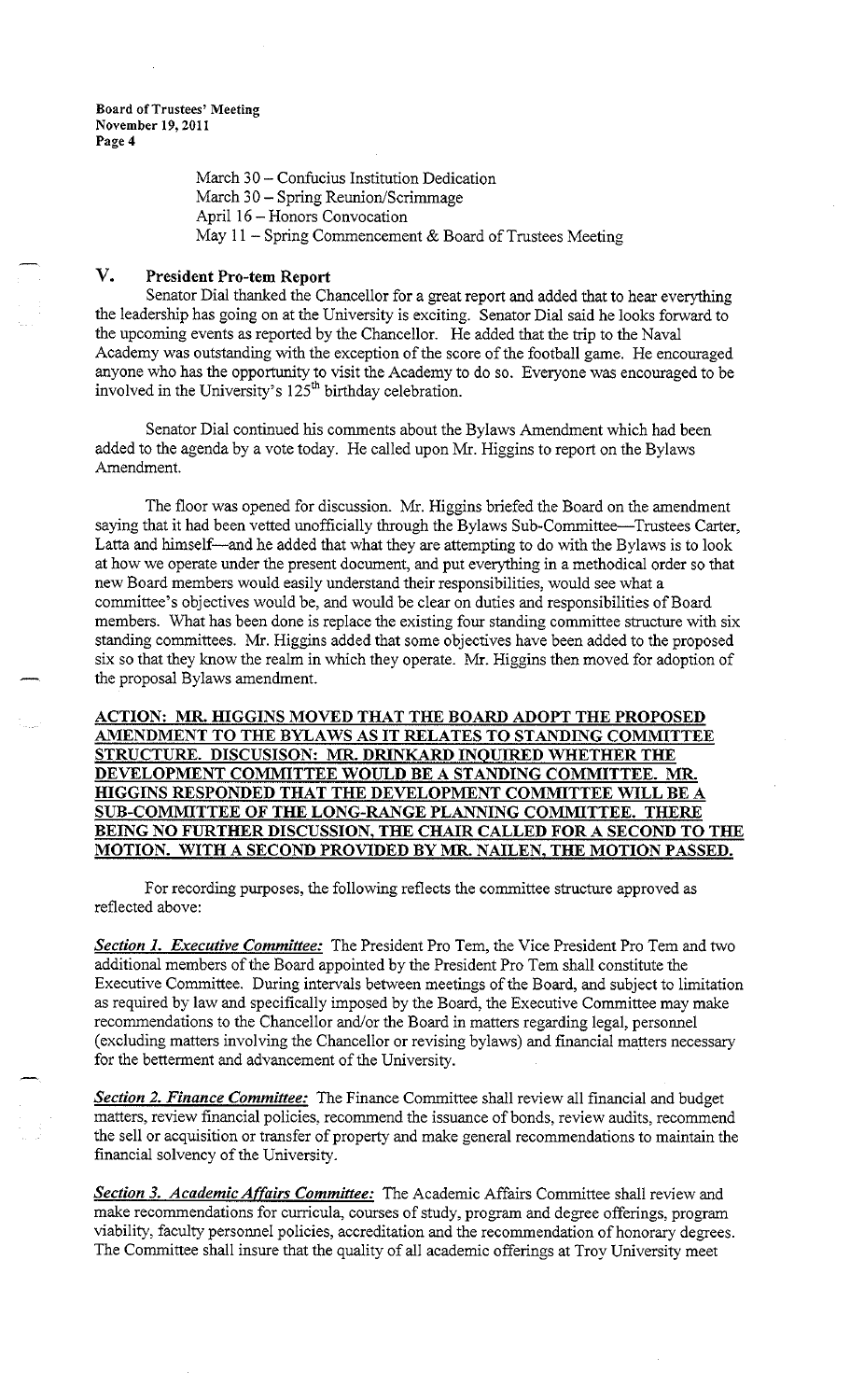necessary standards for the advancement of higher education. The committee shall encourage the pursuit of academic freedom within the confines of academic integrity conducive for the pursuit of knowledge.

**Section 4. Athletic Policy Committee:** The Athletic Policy Committee shall be responsible for recommending Board policy relating to intercollegiate athletics at Troy University. The committee shall review and develop policies to insure excellence in all student athletic programs. It shall monitor and review policies for institutional compliance with the Jaws, rules, regulations and policies of the NCAA and any other applicable governmental or regulatory agency or body. Review athletic facilities plans, provide guidance for fan, alumni and public financial support and attendance at sporting events. Review conference affiliation, structures, alignment and develop appropriate policies and strategies for success and advancement of athletic programs.

*Section 5. Student Affairs:* The Student Affairs Committee shall be responsible for the development and review of policies relating to student life at Troy University relative to housing, transportation, meals, safety and security; social and personal development, student governance, student support services and student organizations. The committee shall recommend policies to insure diverse participation in all student activities for the development of the mind, the body and promote a devotion of service to the community and to the University.

*Section 6. Long Range Planning:* The Long Range Planning Committee shall be responsible for long range plan recommendations; review resources required for future academic programs; develop and review long-term goals; review mission statement and assure alignment with the university's role and scope; review and recommend planning for facility master plan; expansion of Troy University programs, facilities, campuses, and develop fundraising and capital campaigns to support required needs. Review strategic plan and determine effectiveness and make recommendations of policy for the overall growth and development of Troy University.

# **ACTION: MR. HIGGINS FURTHER MOVED THAT THE COMMITTEE ASSIGNMENTS AS SHARED BY SENATOR DIAL ON OCTOBER 14, 2011, BE OFFICIALLY ENTERED INTO THE MINUTES. SENATOR DIAL ADVISED THAT A COPY OF THE OCTOBER 14, 2011, MEMO TO THE BOARD IS INCLUDED IN THE BOARD PACKET TODAY. MR. CROWEL PROVIDED A SECOND TO THE MOTION TO ADD THE COMMITTEE APPOINTMENTS AS PART OF THE BOARD MINUTES. THERE BEING NO FURTHER DISCUSSION THE MOTION PASSED.**

As reflected in the above Board action, the following are the committee assignments as outlined in an October 14, 2011, memo from Senator Dial to Board members.

## **Troy University Board of Trustees Committee Appointments 2011-2015**

**ACADEMIC AFFAIRS:** Karen Carter, Chair

**EXECUTIVE:** Gerald Dial, Chair John Harrison, Vice Chair Karen Carter Allen Owen

**FINANCE:** John Harrison, Chair Roy Drinkard, Vice Chair Allen Owen Milton McGregor Charles Nailen

> Lamar P. Higgins Charles Nailen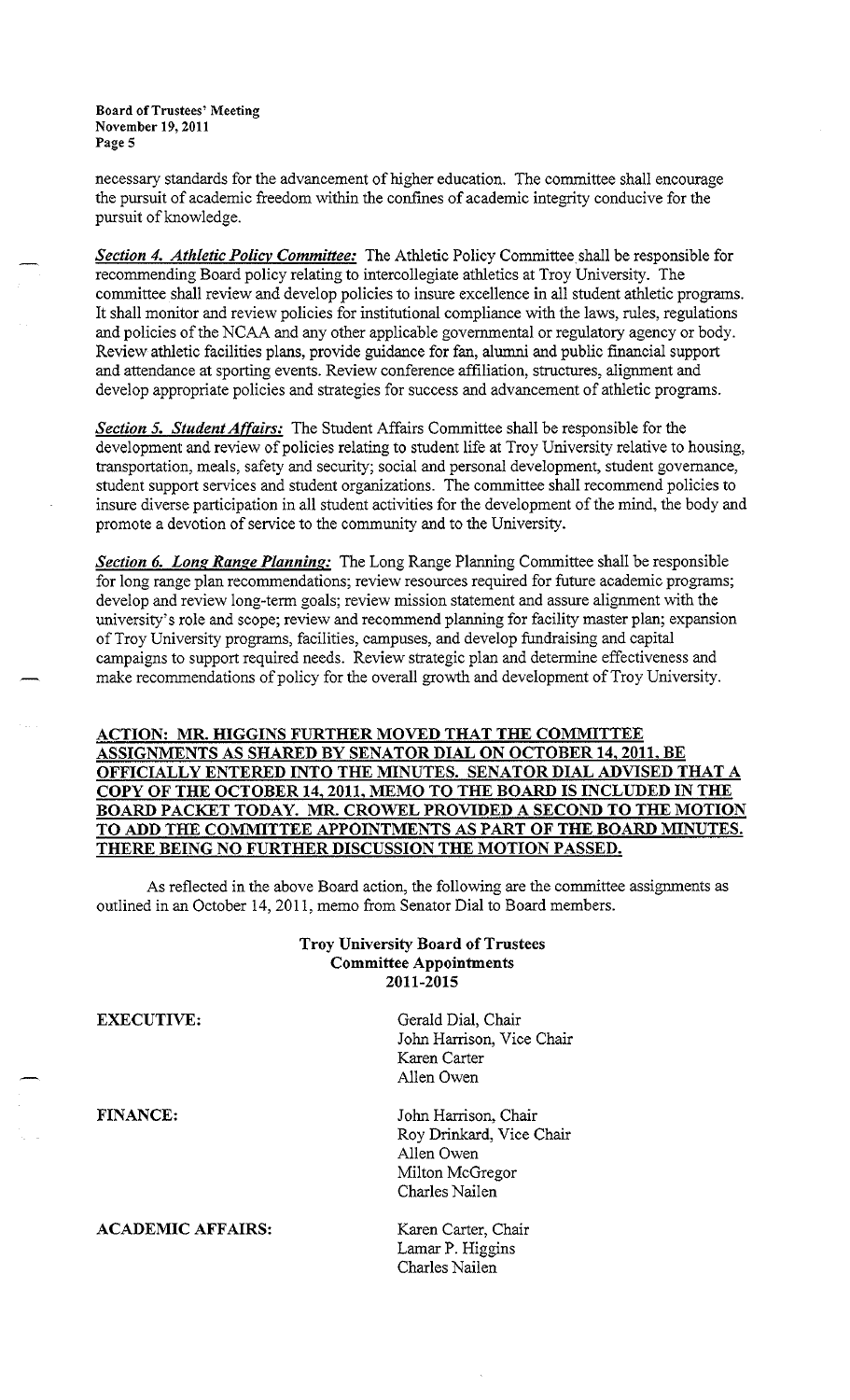> Forrest Latta SGA President

**ATHLETICS:** Allen Owen, Chair John Harrison, Vice Chair Milton McGregor Edward Crowell Lamar P. Higgins

**LONG-RANGE PLANNING:** Charles Nailen, Chair

Ed Crowell, Vice Chair Lamar P. Higgins Karen Carter

**STUDENT AFFAIRS COMMITTEE:** Lamar P. Higgins, Chair Forrest Latta, Vice Chair Karen Carter Allen Owens SGA President

**DEVELOPMENT SUB-COMMITTEE:** Roy Drinkard, Chair

Forrest Latta, Vice Chair Allen Owen Karen Carter Ed Crowell

**Note: Dr. Doug Hawkins, President Pro Tempore Emeritus, serves on all committees.** 

# **VI. Board Committee Reports**

**A. Executive, Senator Dial** 

The Executive Committee had no report.

## **B. Finance, Mr. Harrison**

The Finance Committee had no report.

#### **C. Academic Affairs, Mrs. Carter**

Mrs. Carter reported that the committee had not met but she did want to make a few comments. She reported that she had talked with Dr. Earl Ingram, Senior Vice Chancellor for Academic Affairs. There are some things that the Academic Affairs Committee will need to know and when the committee meets she has asked Dr. Ingram to share some of the things he thinks are most critical to the academic division that the Board committee could bring to the Board to be of help. She said that one of the things identified is to look at student enrollment and what the committee can do to continue to work across divisions to increase enrollment; she added that Chancellor Hawkins in his report today shared many of the challenges we face. She also said that they want to look at how they can help to increase program offerings such as Cyber Security. Another thing the committee wants to look at is our Global Campus reorganization. She concluded by saying that the committee would also want to talk about how they could help in the initiative for a second Ph.D. program in Sports and Fitness Management. In this regard, Senator Dial said that it would be helpful for Board members to be provided with a listing of Commissioners for the Alabama Commission of Higher Education.

Chancellor Hawkins made a few comments about the University offering a Ph.D. in Sports and Fitness Management and said that the University is ready to offer the program at no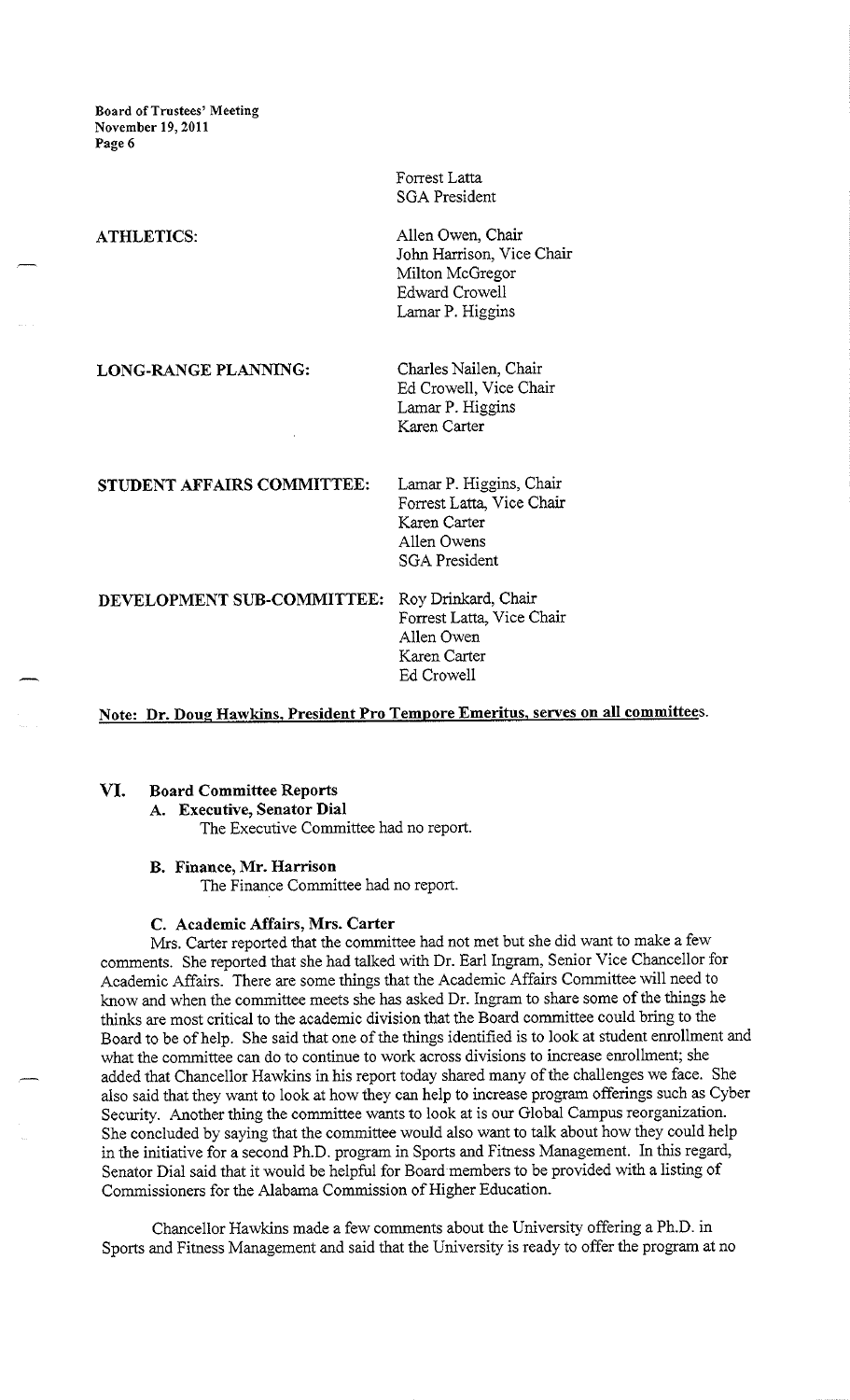additional cost to the state. He added that the reason we think we can do this is because there is a wide market for the program including an international market.

## **D. Athletics, Mr. Owen**

Mr. Owen reported that the Athletic Committee met on October  $15<sup>th</sup>$  and he welcomed Mr. Higgins as a member of the committee. The agenda for the October meeting consisted of scheduling philosophy, the north end zone project, game day atmosphere, the new arena, and conference affiliations. He then turned the program over to Mr. Steve Dennis, Athletics Director, to give a brief report.

Mr. Dennis thanked the Board for their leadership. In regard to the new arena, Mr. Dennis said we are looking at a May-June 2012 for occupancy. On scheduling Mr. Dennis talked about the new National Collegiate Athletic Association (NCAA) rules as it relates to new expenditures. He addressed briefly the committee's discussions about scheduling and conference alignment. Mr. Dennis talked about the fundraising campaign and said we are working toward a goal of \$SM. He thanked Board members for helping them work toward this goal.

Mr. Dennis gave an update on the football program and said that the basketball team will play in Birmingham Tuesday night and back in Troy on November 29<sup>th</sup>. He reported that the rodeo team will be hosting a rodeo in Troy this weekend.

Mr. Higgins commented that it is important that we maintain a relationship in tying academics to athletics. He suggested that in the future at football and basketball games when we introduce our players on the jumbotron we should have their academic major listed along with their name and hometown. He added that when a school/college is recognized that the number of athletes in the school/college be included. He strongly encouraged the Athletics Director and administration to work toward getting those messages out to our fans and clientele.

### **E. Development, Mr. Drinkard**

The Development Committee had no report.

#### **F. Long-Range Planning, Mr. Nailen**

The Long-Range Planning Committee had no report.

### **G. Student Affairs Committee, Mr. Higgins**

Mr. Higgins said that the Student Affairs Committee had not met but one thing they would like to do since they have already toured the dining facility is to tour the residence halls. He added that the involvement of the Student Government Association (SGA) President on the committee will be a driving force in what we do and how we try to serve the Board.

The Chair recognized the SGA President, Mr. Darreyel Laster, to make a few comments. Mr. Laster stated that the SGA will be working with the University in regard to Americans with Disabilities Act (ADA) requirements and cited an example of a problem shared by a student in regard to parking and bathroom facilities in Wallace Hall. He added that the SGA will be working with Dean of Students Herb Reeves, and Chief of Police John McCall. Mr. Laster also reported that he is working with the university in regard to roof leaks at Alumni Hall. Dr. Bookout advised that the university is working on the problems in Alumni Hall. Mr. Laster stated that the SGA is working on a new Constitution and they would like to improve SGA relations with the Board, administration, faculty, and staff. Another initiative the SGA is working on is to try to get more adequate funding for student organizations. Mr. Laster concluded his remarks saying that the SGA will work to try to establish student groups on the Phenix City, Montgomery, and Dothan Campuses.

## • **Forensics Institute Presentation, Mr. Greg Price**

Mr. Price gave an overview of the Alabama Computer Forensics Institute (ACFI) saying that the Troy University Information Technology (IT) Department manages a global technology infrastructure that encompasses more than 50,000 end users in 16 time zones. Mr. Price said by capitalizing on the tremendous experience in information security, the IT Department in 2006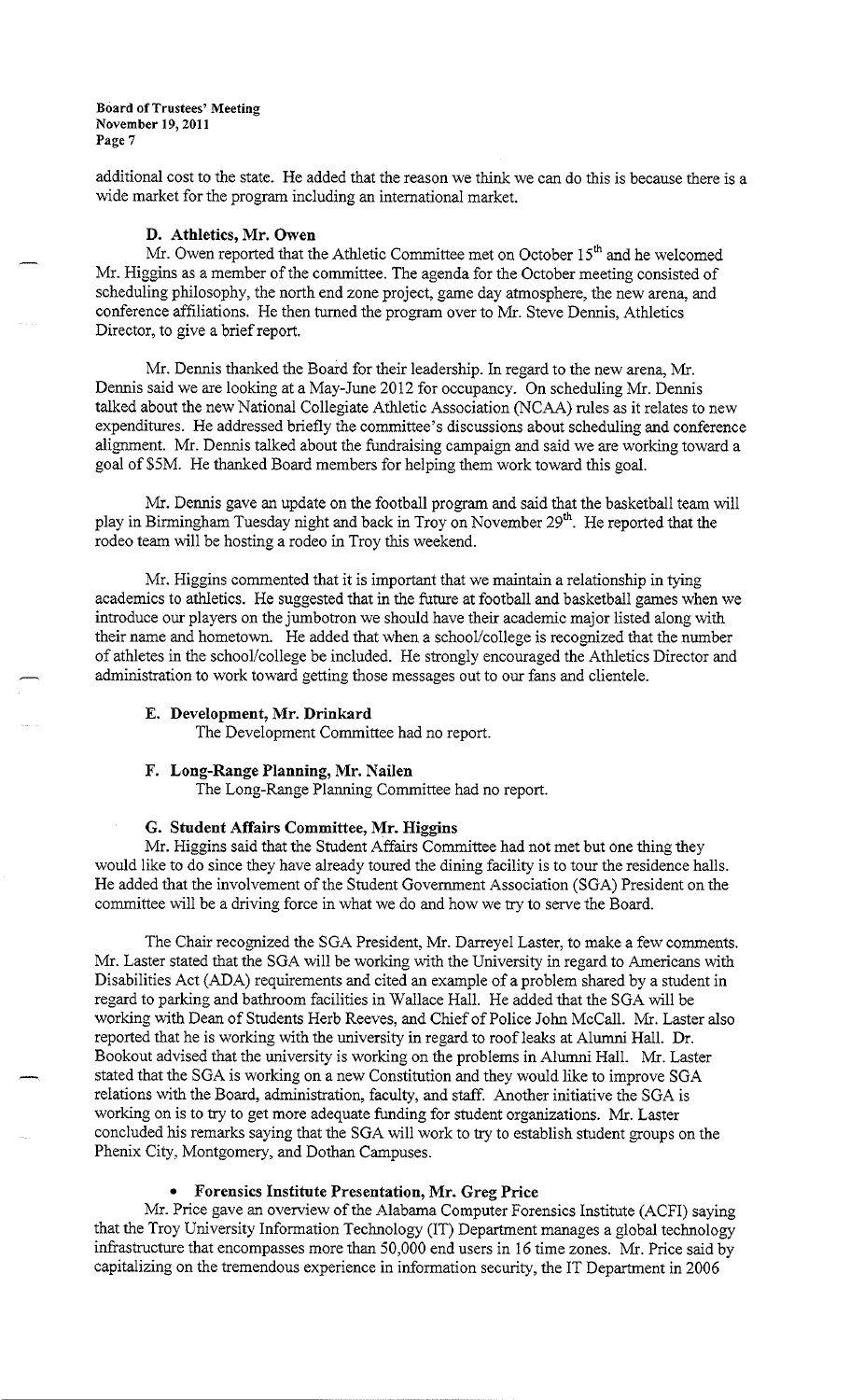launched the Computer Forensics Institute and Lab. He said the primary mission of the ACFI is to meet the digital forensics needs of agencies and departments throughout the state of Alabama. The ACFI's mission, Mr. Price stated, requires the availability of highly-trained and wellequipped digital forensics examiners to support federal, state, and local investigations and prosecutions. In this capacity, he said, the ACFI assists with the seizure of digital evidence; conducts impartial and objective analysis of digital evidence using the best available tools and procedures available. Mr. Price stated that the ACFI is widely revered as advocates of child safety and has significant experience in processing and analyzing electronic media which has proven instrumental in convicting numerous child predators.

Mr. Latta commented that he was amazed and impressed with the Institute. He added that he is a civil lawyer and said that electronic document fraud is happening around the world. The need for such capabilities is growing in the military, Homeland Security and many others are looking to companies such as this for assistance in the private sector.

Mr. Nailen echoed Mr. Latta comments about how impressive the Computer Forensics Institute and encouraged those who have not toured the facility to do so if the opportunity presents itself.

Senator Dial thanked Mr. Price for his presentation and for the great job he and his colleagues do in regard to the Institute.

#### **VII. Old Business**

There was no old business to come before the Board.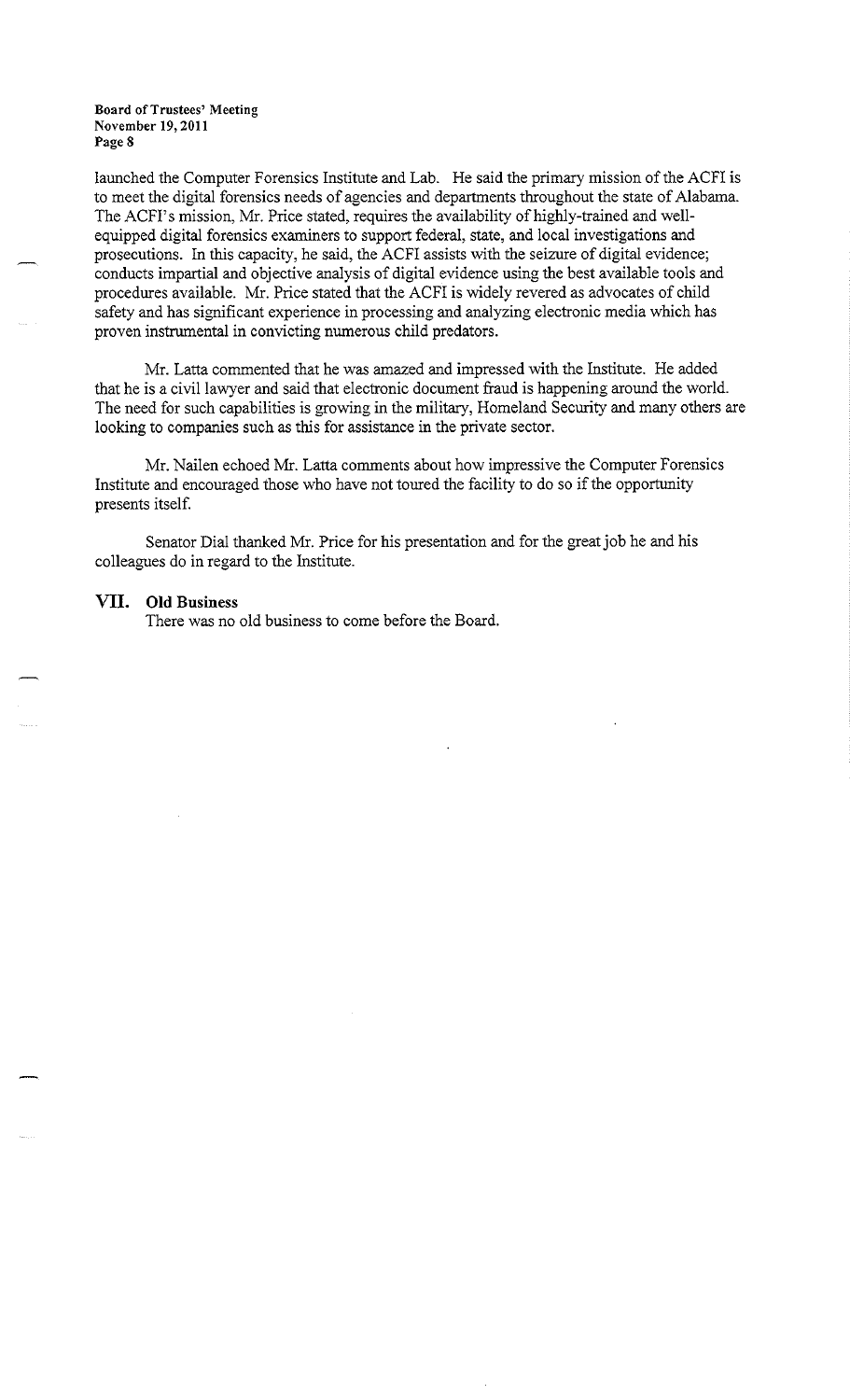## VIII. New Business

### A. Resolution No. 1-- Troy University and Newman Center

## **RESOLUTION NO. 1**

**ACTION: A MOTION TO ADOPT RESOLUTION NO. 1 WAS MADE BY MR OWEN. MR. NAILEN INQUIRED AS TO HOW THIS RESOLUTION MAY DIFFER FROM DISCUSSIONS HELD IN AN INFORMAL DISCUSSION THE CHANCELLOR'S OFFICE A FEW WEEKS AGO. DR. BOOKOUT RESPONDED BY STATINGTHAT IT IS THE SAME AS DISCUSSED. IT WILL HOUSE APPROXIMATELY 376 STUDENTS; TOTAL COST OF THE PROJECT IS \$11.2M. DR BOOKOUT EXPLAINED THE FINANCIAL ASPECTS AS DISCUSSED PREVIOUSLY. THE NEWMAN ENTITY WILL FINANCE THE PROJECT AND THE UNIVERISTY WILL ENTER INTO AN AGREEMENT WITH THE UNIVERSITY OPERATING THE FACILITY WHILE PAYING THE NEWMAN RENT EQUAL TO THEIR DEBT REQUIREMENT. THERE WAS NO FURTHER DISCUSSION AND HAVING RECEIVED A SECOND TO THE MOTION, RESOLUTION NO. 1 WHICH FOLLOWS WAS ADOPTED.** 

## **RESOLUTION NO. 1**

### **Troy University and Newman Center**

**WHEREAS,** the Newman Student Housing Fund (NSHF) is a limited liability company providing student housing facilities for building strong knit, valued-based campus communities; and

**WHEREAS,** the NSHF works with universities to enrich the lives of students and provides investors with a financial as well as spiritual return; and

**WHEREAS,** Troy University and NSHF have entered into a letter of intent for NSHF to build and the University to operate a 376-bed residence hall with a 2300 square foot Newman Center and chapel; and

**WHEREAS,** the NSHF will fund the estimated \$11.2 million facility with Troy University providing a 25-year land lease for building construction; and

**WHEREAS,** the NSHF and the University will enter into an operating agreement where Troy University will operate the facility and pay rent to NSHF equal to its annual debt requirement; and

**WHEREAS,** upon final rent payment, the residence hall and Newman Center will revert to Troy University unless said project is donated by the NSHF to Troy University;

**THEREFORE, BE IT RESOLVED THIS DATE,** the Troy University Board of Trustees endorses the arrangement between NSHF and the University and commends both parties in providing a safe, structured , and value-oriented living environment.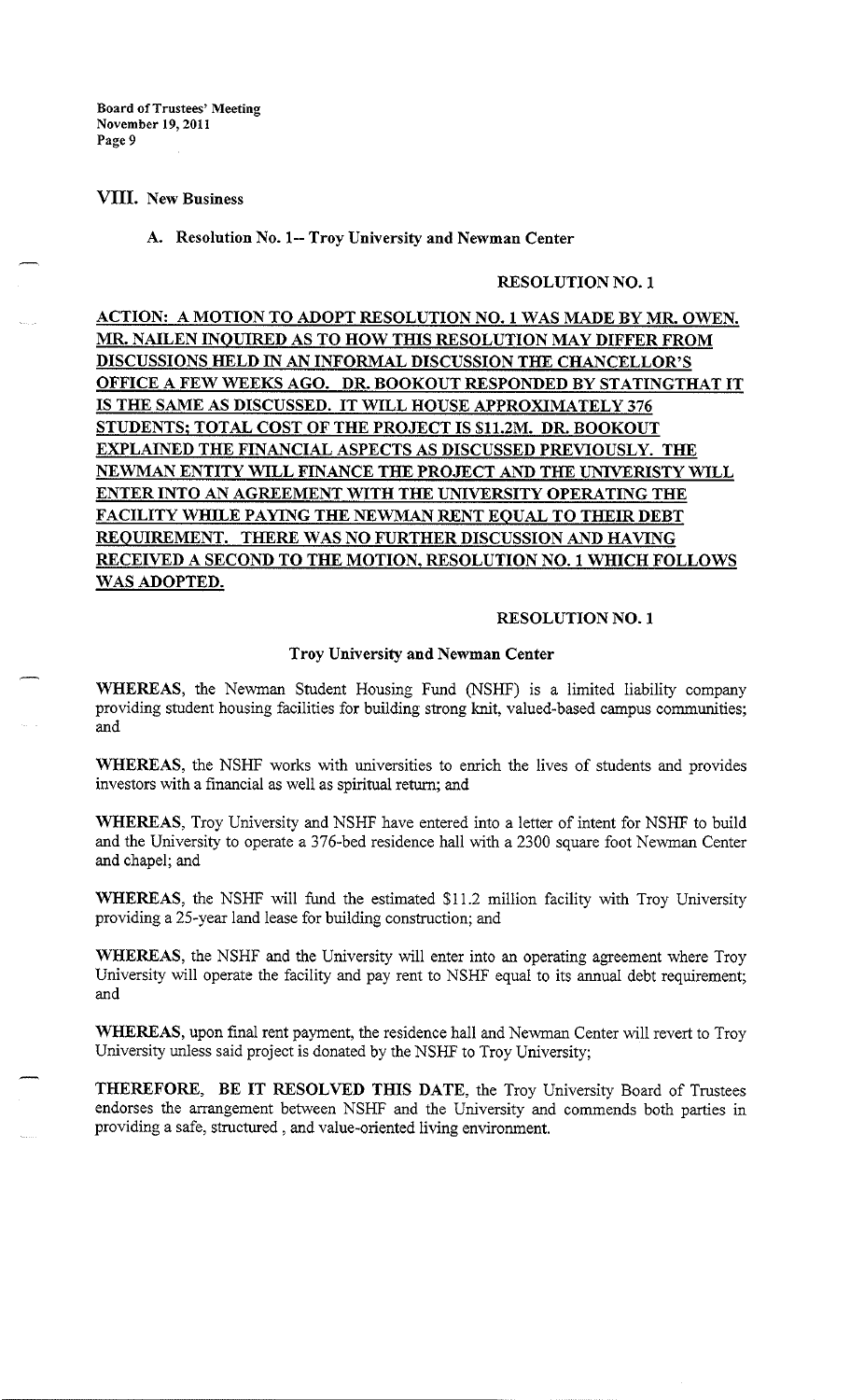## **B. Resolution No. 2-- Recognizing the Alabama Computer Forensics Institute**

Mr. Higgins said the Alabama Computer Forensics Institute is very impressive and what we are doing here is establishing this Institute under Troy University and this will give the university more visibility.

Resolution No. 2

## **ACTION: A MOTION TO ADOPT RESOLUTION NO.** 2 **WAS PROVIDED BY MR. HIGGINS. A SECOND TO THE MOTION WAS MADE BY MR. NAILEN. THERE BEING NO FURTHER DISCUSSION, THE MOTION PASSED.**

### **RESOLUTION NO. 2**

### **Recognizing the Alabama Computer Forensics Institute**

WHEREAS, Troy University has been a leader in collaborating with the United States Department of Justice since 2008 to combat computer crime; and

Whereas, Troy University has been the leading higher educational institution in the State of Alabama for public outreach to education parents, teachers, K-12 schools and K-12 school systems and their students across the state regarding the risks of criminal activities directed at children via the internet; and

WHEREAS, Troy University provides extensive support to numerous Alabama law enforcement agencies with accurate and comprehensive digital evidence related to criminal activities; and

WHEREAS, Troy University is a leading higher educational institution in the State of Alabama in terms of comprehensive training for law enforcement personnel related to cyber crime, forensic investigations, and methods for appropriate search and seizure of computers and electronic evidence,

THEREFORE BE IT RESOLVED that the Board of Trustees of Troy University recognizes the Alabama Computer Forensics Institute, headquartered in University Park on the Troy University campus in Troy, Alabama as the university's official center for excellence for computer forensics.

# **C. Resolution No. 3-Commending Retiring Faculty and Staff Members**

Resolution No. 3

## **ACTION: ON A MOTION BY MR. CROWELL WITH A SECOND FROM MRS. CARTER, RESOLUTION NO. 3 COMMENDING RETIRING FACULTY AND STAFF MEMBERS WAS ADOPTED.**

#### **RESOLUTION NO. 3**

## **Commending Retirees**

**WHEREAS,** the following Troy University faculty and staff members retired or will retire on the specified date:

**Lawrence A. Brown,** Professor, Criminal Justice and Social Science, Troy Campus, June 1, 2011; **Valerie Brown,** Departmental Secretary I, Athletics, Troy Campus, December 1, 2011;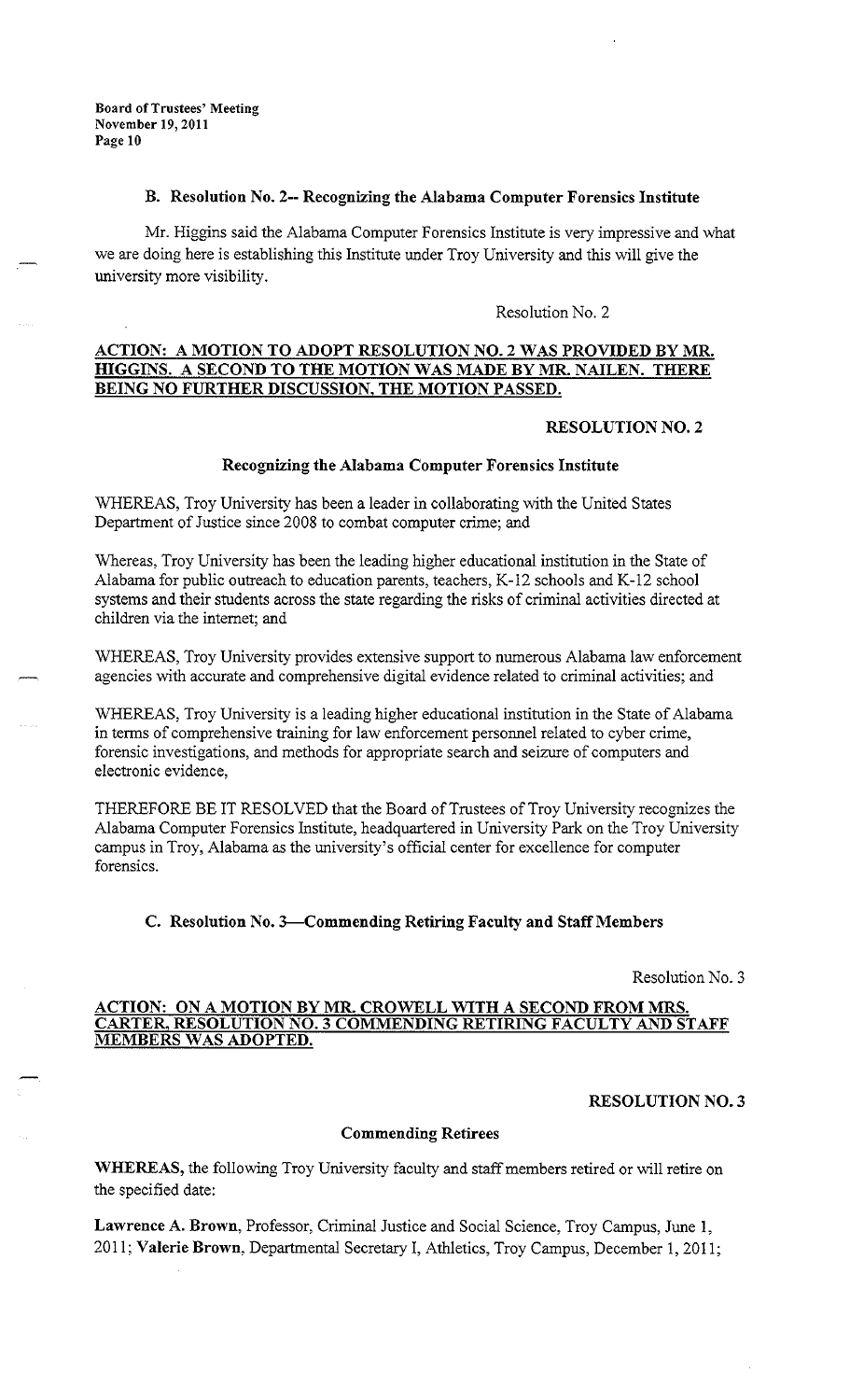**Sandra D. Callen,** Web Coordinator/Blackboard, eCampus, April 1, 2011; **Louis Coraggio,**  Associate Professor, Davis Monthan, Global Campus, August 1, 201 I; **Nancy Loretta Daniels,**  Departmental Secretary II, Sorrell College of Business, Troy Campus, September 1, 2011; **Judy Davis,** Operations Manager for Broadcast and Digital Network, Troy Campus, January **1,** 2012; **Roberta Hopper,** Custodian, Montgomery Campus, January 1, 2012; **Mary Davis,** Professional Development Coordinator in Continuing Education, Dothan Campus, December 1, 2011; **Lola Day-Hartnell,** Accounting Operations Specialist, Montgomery Campus, May 2, 2011; **James Deloach,** Assistant Professor of Business, Montgomery Campus, December 1, 2011; **Charles V. Durham,** Professor, College of Business, Montgomery Campus, August **1,** 2011; **Lois Evelyn Elmore,** Library Assistant II, Troy Campus, July 1, 2011; **Mildred Finlay,** Phototype Operator Supervisor, Troy Campus, February 1, 2011; **Mary John Fleming,** Assistant Director of Admin Systems, Information Technology, Troy Campus, June 1, 2011; **Ralph Ford,** Professor/Director of Music, Troy University, June 1, 2011; **Debra Grant,** Computer Operator Supervisor, Information Technology, Troy Campus, December 1, 2011; **Stephen L. Hirsch,** Staff Business Officer, Norfolk, Global Campus, January **1,** 2011; **James L. Hoyt,** Associate Professor, Business, Troy Campus, August 1, 2011; **Natalie Marie Lampley,** Clerk Stenographer I, Business Services, Troy Campus, August 1, 2011; **Eleanor Lee,** Dean of First-Year Studies, Troy Campus, June 1, 2011; **Cheryl L. Lilly,** Site Coordinator, Crystal City, Virginia, April 1, 2011; **Dinah R. Livingston,** Administrative Secretary, Sorrell College of Business, Troy Campus, September 1, 2011; **Donna Massey,** Administrative Assistant, Advancement and External Relations, Troy Campus, December 1, 2011; **Thomas Mathew,** Professor of Business, Montgomery Campus, January 1, 2012; **George Pederson,** Associate Professor of Business, Ft. Benning, January 1, 2012; **John D. McQueen,** Evening Administrator, Dothan Campus, October **1,** 2011; **Richard Millard,** Associate Professor, Human Services, Troy Campus, June 1, 2011; **Dennis M. Mitchell,** Lecturer, Fort Walton Beach, Global Campus, August 1, 2011; **James P. Murphy,** Assistant Professor, Atlanta, Global Campus, July 1, 2011; **Emrah A. Orhum,**  Professor of Computer Science, Montgomery Campus, May 1, 2011; **Diana Parker,** Student Services Specialist II, Dothan Campus, July 1, 2011; **Linda Scanlon,** Information Desk Supervisor, Montgomery Campus, June 1, 2011; Thomas Seebode, Associate Professor of Public Administration, Atlanta, Global Campus, May 1, 2011; **Cheryl Selwyn,** Coordinator of Sponsored Receivables, eTroy, January 1, 2012; **Edith Smith,** Associate Dean of Graduate School, Troy Campus, July 1, 2011; **Tracy Thompson,** Departmental Secretary II, College of Education, Troy Campus, December 1, 2011; **Sandra Thrash,** Textbook Coordinator, eCampus, January 1, 2012; **Susan Kathleen Touchstone,** Assistant Professor, Sorrell College of Business, Montgomery Campus, March 1, 2011; **Teresa T. Wares,** Administrative Assistant, Student Services, October **1,** 2011; **Charles Western,** Dean of Student Services, Montgomery Campus, July 1, 2011; **Jane Wilson,** Payroll Specialist, Human Resources Department, Troy Campus, December 1, 2011; **Julia H. Wilson,** Director of Special Events, Montgomery Campus; July!, 2011.

**THERFORE, BE IT RESOLVED** that this Board express to these faculty and staff members sincere appreciation for loyal and conscientious service to the university and wish them health and happiness in their retirement.

**BE IT FURTHER RESOLVED,** that an appropriate certificate be sent to the aforementioned as evidence of this recognition of his/her service to the university.

## **IX. Other Business**

Senator Dial said that the dedication of Patterson Hall follows the Board meeting.

Mr. Nailen commented that with the news coming from Penn State recently this should give us all cause for pause. He said he would like for the Board to receive a presentation from